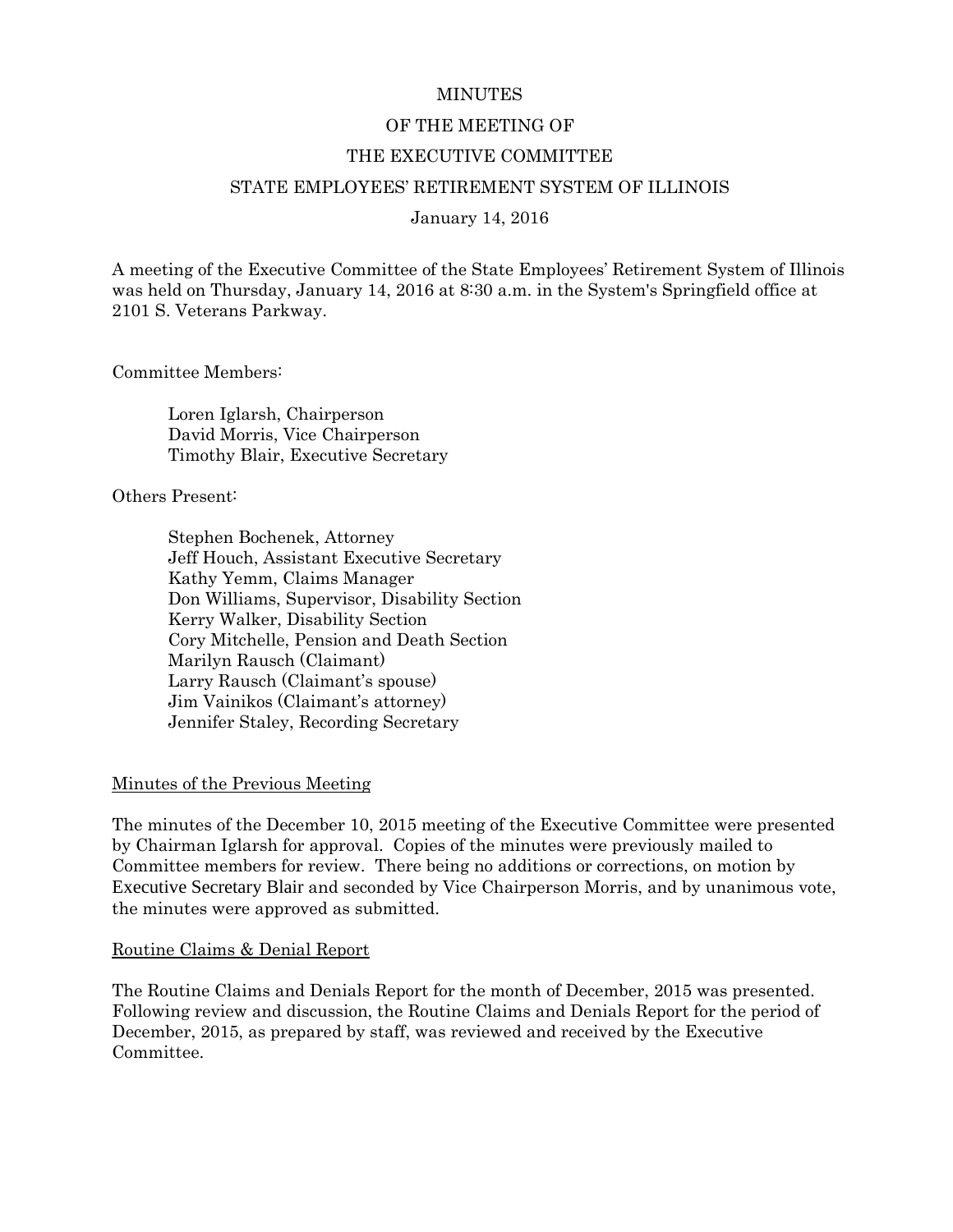# Old Business

## Brenda Sawyer – Temporary Disability - Recommendation

Ms. Sawyer is employed by the Secretary of State as an Administrative Assistant III Case Worker. Ms. Sawyer last worked June 10, 2014 and began a medical leave of absence June 16, 2014. She was expected to be off work for 8 weeks but at this time she is still off work.

Ms. Sawyer filed a workers' compensation claim which was denied on June 20, 2014. She has applied for temporary disability benefits through SERS.

Ms. Sawyer's file was reviewed by Medical Consultant #70. The report received by Medical Consultant #70 advised that the illness is not severe, and she is not considered to be disabled from performing the duties of her job.

Ms. Sawyer was seen by Louis B. Cady, M.D. It is his opinion she has continuously, since June 14, 2014, been unable to perform her position or, in fact, be engaged in any active employment. Given the circumstances, she is not able to perform the duties assigned to her at this time.

Medical Consultant #70 reviewed Dr. Cady's report and opined Ms. Sawyer has been diagnosed with an unusual illness, which may have work implications, but the other symptoms do not prevent the performance of work.

Ms. Sawyer was evaluated on March 31, 2015 by M.A. Park, M.D., at Mayo Clinic. Medical Consultant #70 reviewed Dr. Park's medical records and opined the latest medical data does not support the presence of a disability.

Ms. Brenda Sawyer was present at the May 14, 2015 meeting and gave an in-depth accounting of her illness. She stated she is still undergoing medical testing and depending on the outcome, will see if her condition could be treated or controlled.

After hearing the basis of the appeal at the May 14th Executive Committee, Attorney Reid-Peterson advised she will pass on the information to Attorney Bochenek.

Ms. Sawyer's agency was contacted regarding her working conditions to see if anything could be altered to accommodate her situation in the work environment. At the present time, nothing would be done.

After some discussion by the Executive Committee at its June, 2015 meeting, the case was referred to Attorney Bochenek for a recommendation to present at the July Executive Committee meeting.

At the July, 2015 Executive Committee meeting the Committee determined that since a medical basis, as well as a psychiatric basis, was being asserted as the reason for the disability, the Committee needed to refer this matter to one of the medical consultants for the System for their review and opinion.

At the August and September, 2015 Executive Committee meetings it was noted that no additional medical information had been submitted from the medical consultant. The case was deferred until such information is received.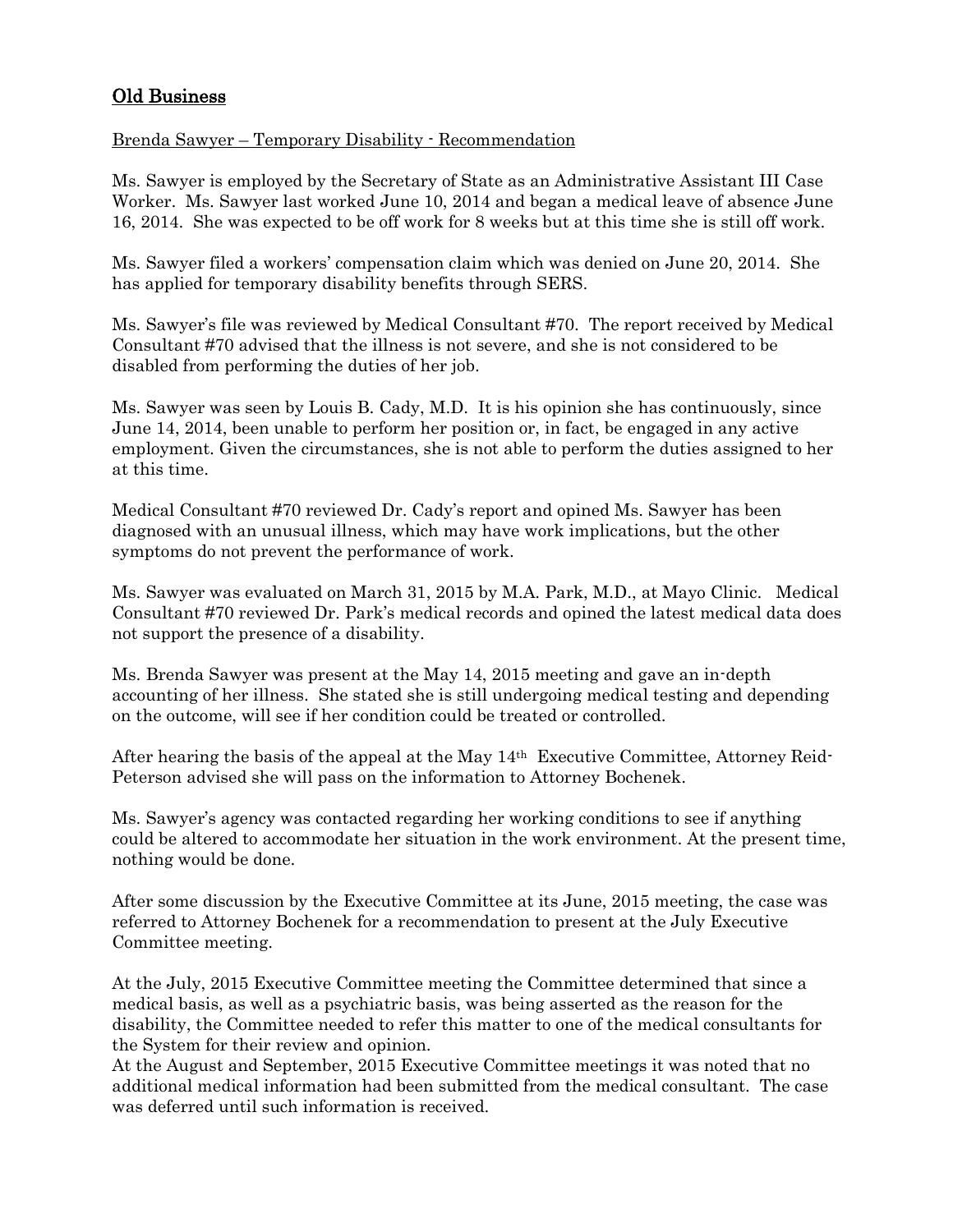At the October, 2015 meeting it was noted that there was new medical information on Ms. Sawyer. SERS provided the system attorney with the new medical information for review and referred the matter to the system's attorney for recommendation at the November, 2015 meeting.

The morning of the November Executive Committee meeting the disability supervisor received new information on Ms. Sawyer. The case will be deferred until all new information can be reviewed.

In December, 2015, the case was referred to Steve Bochenek, the system's attorney, for a recommendation.

At the January, 2016 meeting, Attorney Bochenek presented a Recommendation No. 2016- 01 for the Committee to deny the appeal of Brenda Sawyer as to request that she is disabled and eligible to receive a disability benefit.

After some discussion, Chairman Iglarsh moved approval of Recommendation No. 2016-01, seconded by Executive Secretary Blair. All were in favor.

# New Business

Cynthia Hogueisson – Half Time Ceasing Date and Overpayment

The system incorrectly calculated Ms. Hogueisson's half time ceasing date as January 9, 2016. We receive the half time ceasing tickler 60 days prior to the half time ceasing. Bob checks these dates and found the system generated an incorrect ceasing date. The correct half time ceasing date was April 30, 2015.

Ms. Hogueisson's benefits were stopped November 1, 2015. This has created an overpayment of \$15,206.25.

During the course of Ms. Hogueisson's disability she was sent an income verification letter that gave a ceasing date of October 31, 2016.

Ms. Hogueisson has been sent a letter explaining how half time ceasing dates are calculated.

Ms. Hogueisson called and was unable to attend her personal hearing. She will be rescheduled for February.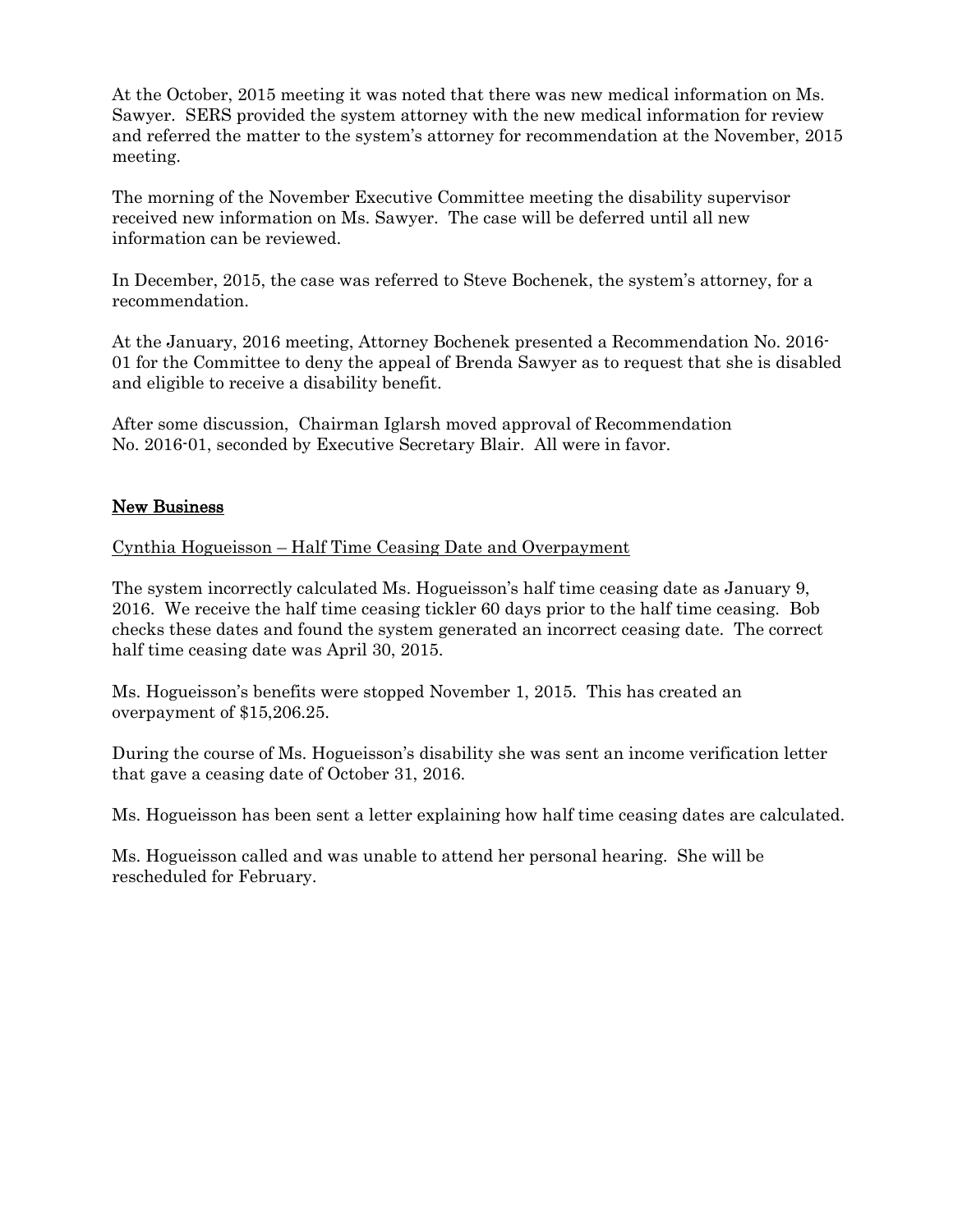## Marilyn Rausch – Termination of Temporary Benefits

Marilyn Rausch has been on our temporary disability benefits since July, 2009. The State Employees' Retirement System requested an independent medical evaluation (IME) with Terry Killian, M.D.

Dr. Killian's report advised there is little objective evidence to support Ms. Rausch's claim.

Ms. Rausch's temporary benefits were ceased as of November 30, 2015. Ms. Rausch, along with her attorney Jim Vainikos, were present for a personal hearing.

After presenting her case, it was determined SERS would need current physical medical information to review for eligibility of reinstating the disability benefit. Attorney Vainikos will provide SERS with more documentation. The case is deferred pending receipt of said information.

## Betty Garrison – Denial of Nonoccupational Disability Benefits

Betty Garrison went on a medical leave of absence July 23, 2015. The medical reports were sent to Medical Consultant #63. After reviewing the medical evidence in the file he opined the claimant does not have a medical that prevents her from performing her job with the State of Illinois.

Ms. Garrison was off work from July 23, 2015 through October 15, 2015. Her doctor, Dr. Parks, kept Ms. Garrison off work for the same time period. Ms. Garrison's test was normal.

Betty Garrison is asking that the committee reconsider the staff denial regarding her nonoccupational disability.

After some discussion, a motion was made by Executive Secretary Blair to deny Betty Garrison's request for reconsideration of her denial of benefits, seconded by Chairman Iglarsh. All were in favor.

## Kim Skibinski – Reinstatement of Account

This account became eligible for a write-off in June, 2006. Contributions in the amount of \$8,267.83 were written off on June 23, 2006. Ms. Skibinski has provided identifying information and requested a refund.

After some discussion, Chairman Iglarsh motioned to approve the reinstatement of account, seconded by Vice Chairperson Morris. All were in favor.